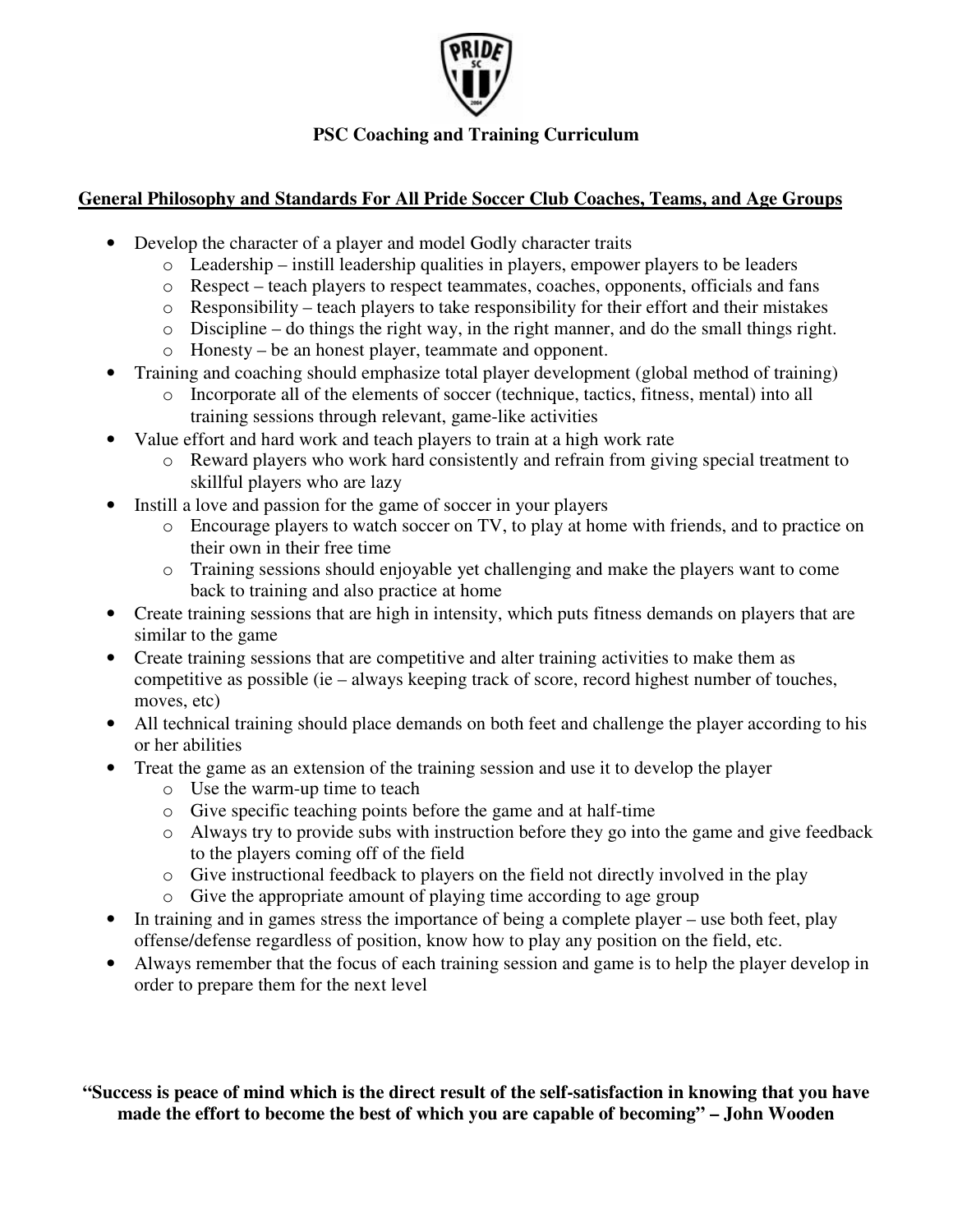

## **Coaching and Training Curriculum for the U8 Player**

### **Traits of a U8 Player:**

- Self-centered
- Love to play, don't like to watch
- Begin to work well in pairs
- Player learns through imitation
- Limited attention span, easily distracted
- Unable to understand most abstract concepts (ie formations, combination play, runs off the ball)
- Extremely aware of adult reactions and seek adult approval

### **Necessary Qualities of a U8 Coach:**

- Enthusiastic and motivational
- Ability to demonstrate or use older players
- Knowledge of the key factors of basic skills
- Gives encouragement and positive feedback
- Understanding of the age and limitations of the players

## **Technical skills that should be taught:**

- Juggling (All body parts)
- Dribble with all sides of the foot (inside, outside, and laces)
- Introduce passing technique (Ankle lock and pass though the "equator" or the ball)
- Shooting technique (Stationary balls on ground facing the goal)
- Receiving balls from out of the air (All body parts using self service)
- Shielding (Body in between ball and opponent)
- Basic heading (Build self confidence, throw to ones self only)

## **Tactical concepts that should be taught:**

- Pressure player with the ball
- Able to find space when dribbling or passing

## **Fitness:**

• Balance, reaction, spatial awareness – through games

## **What training sessions should look like:**

- Lots of touches on the ball individually or in pairs
- No long lines, laps, or speeches
- Keep demonstrations brief, allow player to experience the activity, then explain again
- Let the player become comfortable with the ball without fear of making mistakes
- Small sided games with multiple goals and balls
- Sessions should always be fun and game-oriented (with goals)
- Small sided and end games are 3v3 or 4v4 (no GK's/Field Size: 30 x 20 yards) with kick-ins not throw-ins

## **Match Coaching:**

- Players experience multiple positions
- Gaining confidence on the ball encourage creativity
- Coach free environment, let the game be the teacher!
- Minimum of 50% playing time

## **Quote:**

"I don't believe skill was, or ever will be, the result of coaches. It is a result of a love affair between the child and *the ball" – Manfred Schellscheidt (Seton Hall University Head Coach)*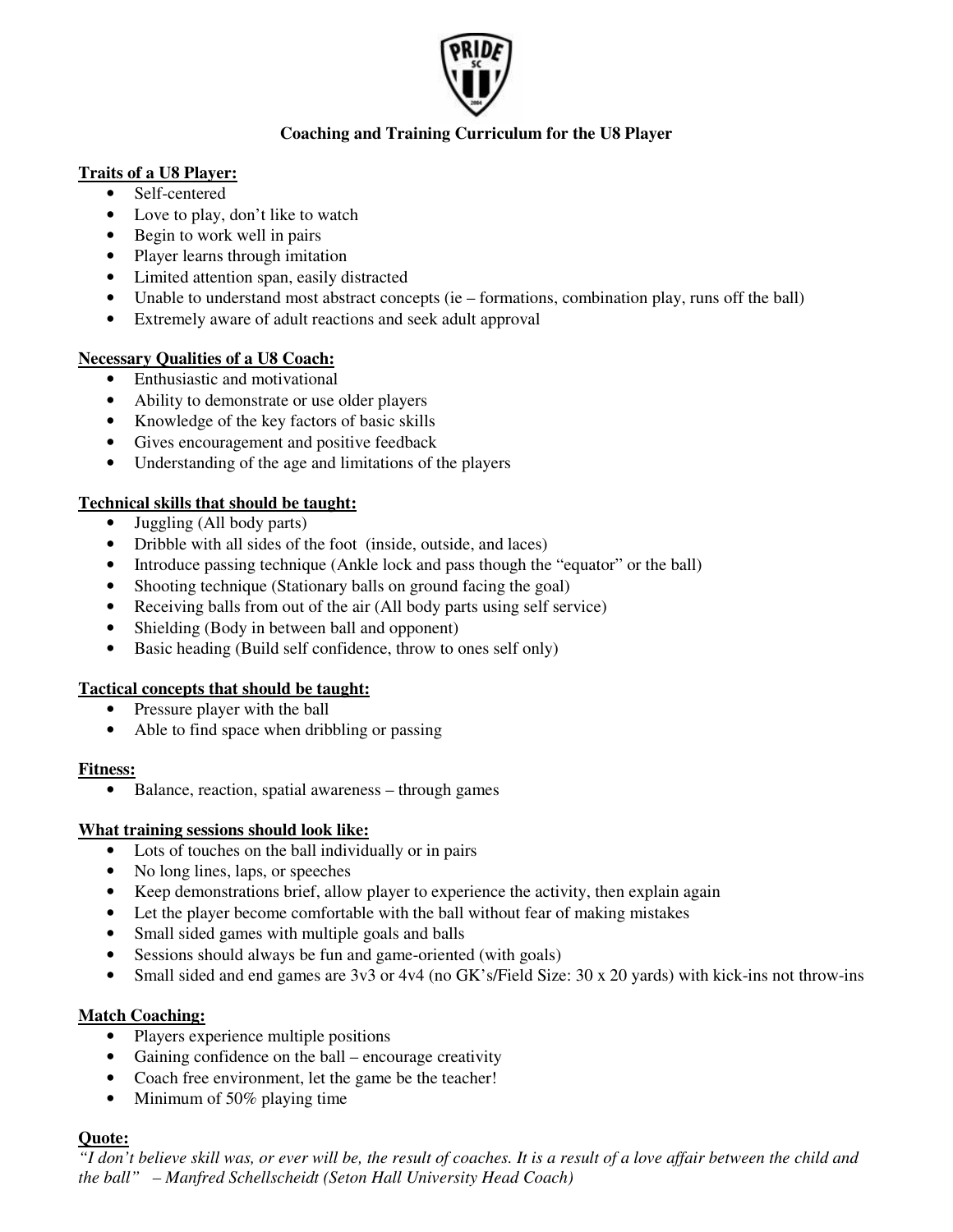

## **Coaching and Training Curriculum for the U9-U10 Player**

## **Traits of a U9-U10 Player:**

- A crucial age for technique/skill development
- Can stay focused for longer periods of time
- Are now able to better understand time, space, and decision-making as it relates to teammates
- Still learn through doing and imitation rather than watching or listening
- Wide range of maturity levels

### **Necessary Qualities of a U9-U10 Coach:**

- Enthusiastic and motivational
- Ability to demonstrate
- Knowledge of basic skills as well as simple tactics
- Can give brief, to the point, and purposeful instructions
- Understands age and limitations and is able to adapt to wide range of abilities

#### **Technical skills that should be taught:**

- Juggling (All body parts)
- Dribbling (All parts of foot, learning how to use dribble to beat an opponent)
- Passing (Varying distances using different parts of foot)
- Shooting (Ball moving when striking)
- Receiving (Feet, thigh, chest)
- Volleys (Inside & Laces of feet, Thigh-Foot, and Chest-Foot)
- Crossing (Hips pointed where the ball is intended to go)
- Shielding (Body between opponent and ball)
- Heading (Offensive-down & Defensive-up)

#### **Tactical concepts that should be taught:**

- 1v1 concepts (Both offensive and defensive)
- 2v1 concepts (combination play)
- Supporting the player in possession of the ball ( $1<sup>st</sup>$ ,  $2<sup>nd</sup>$  and 3rd attackers)
- Keep-Away/Possession play the simple pass to keep possession
- Introduce Goalkeeping
- Introduce how to attack and defend restarts (Free kick, corner, goal kick, kick-off)

#### **Fitness:**

• Balance, agility, coordination, quickness, varied movements – mostly through games

#### **What training sessions should look like:**

- Technical focus with sessions that are a "progession" of a skill
- Give the players simple problem solving opportunities as well as opportunities for players to express themselves through their ability with the ball
- Plenty of opportunities to score goals through simple, game-like activities
- A lot of touches on the ball
- Small sided and end games are 3v3 or 4v4 (no GK's/Field Size: 30 x 20 yards) with kick-ins not throw-ins, max size of 6v6 (with GKs and field size of 60 x 40 yards)

## **Match Coaching:**

- All players should experience playing all the different spots on the field during the season
- Players rotate as goalkeeper
- Emphasize beating and stopping an opponent with combination play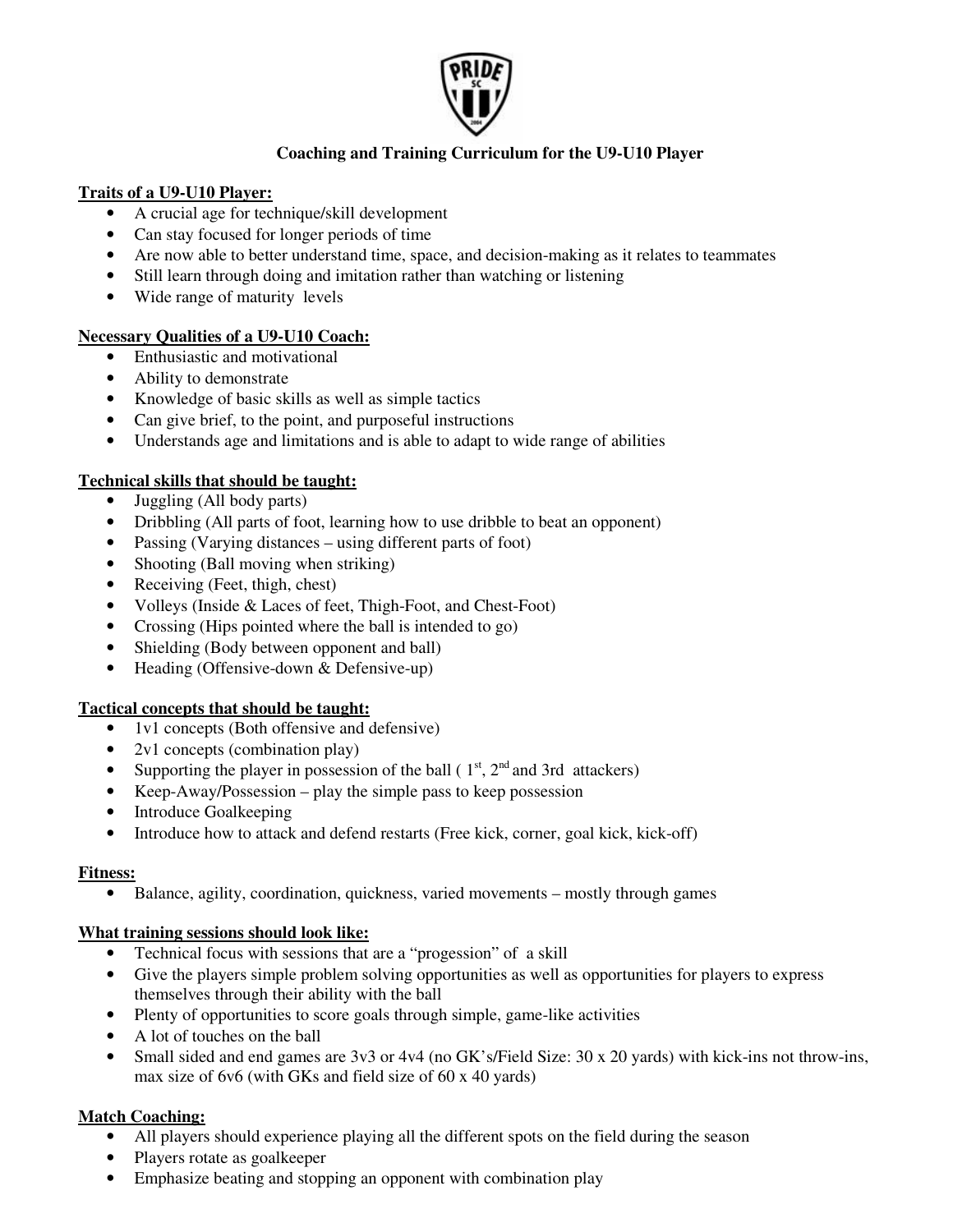- Encourage players to use individual skill and have confidence to beat/stop the opponent in 1v1 situations
- Begin to challenge the player to read the game and make decisions on their own
- Incorporate coaching into the first part of the games
- Minimum of 50% playing time

### **Quote:**

"If you ask a concert pianist how he would improve, he would say by playing, not by running around a piano" *-Joe Cole (Liverpool and England, on why playing games beats fitness)*



## **Coaching and Training Curriculum for the U11-U12 Player**

### **Traits of a U11-U12 Player:**

- Most players can now fully understand abstract concepts "dawn of tactics"
- Wide range of skill, coordination & maturity
- Can be sensitive (feelings hurt easily)
- Players are becoming more creative and should be encouraged to try new skills
- Must be entertained (Major age for drop out or burned out effect)
- Competition is becoming more important
- Increased muscle mass need a proper warm-up and cool down

### **Necessary Qualities of a U11-U12 Coach:**

- Enthusiastic and motivational
- Sensitive and patient
- Knowledge of team tactics
- Encouraging, gives positive feedback

#### **Technical skills that should be taught:**

- Repetition of previously learned skills
- Juggling in groups, with more specific restrictions
- Dribbling ability to have speed and close control in tight situations and when under pressure
- Passing ability to drive, chip, loft the ball with different parts of the foot
- Receiving opening hips, turning, receiving out of air
- Shooting/finishing shooting for power vs finesse, finishing off of crosses
- Headers difference between offensive and defensive heading

## **Tactical concepts that should be taught:**

- Communication
- Changing fields/point of attack
- Creating angles
- Combination play (1-2, overlap, takeover)
- Passing for possession and penetration and when to do both
- Attacking from the width
- Team Shape (Height, Width, and Depth) defensively and offensively

#### **Fitness:**

• Speed and change of pace/direction, agility (ladders, hoops, hurdles), balancing, core strength, with and without ball-totals 10% of training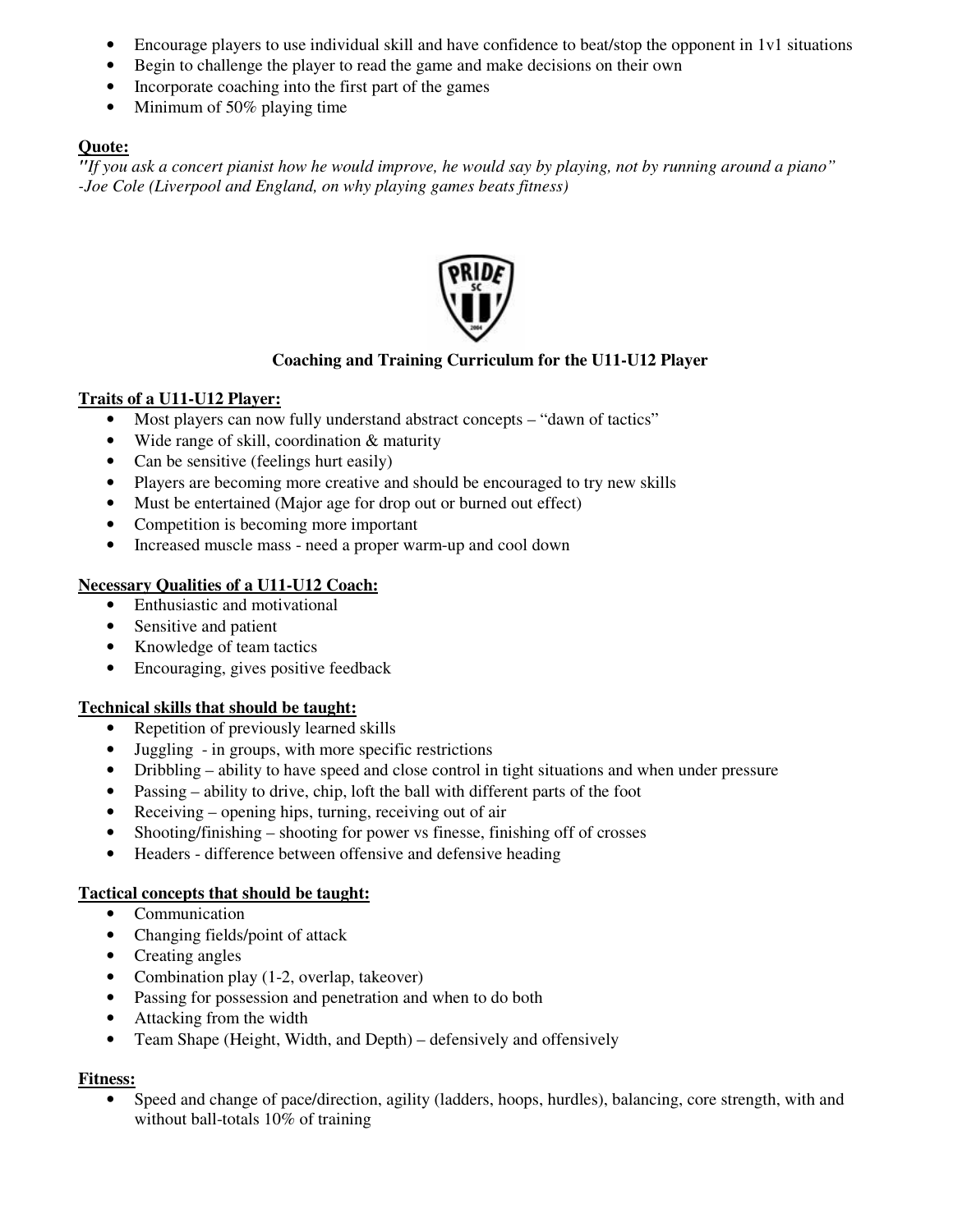## **What training sessions should look like:**

- Constantly reminding about proper technique and its application
- Simple problem solving activities in individual and small group settings increase tactical knowledge
- Players experiencing different positions, so they can problem solve and increase their anticipation and instincts during a game
- Getting players to understand and recognize numbers up, even numbers, and numbers down situations and the appropriate decisions based on each scenario
- Small-sided and end games are 4v4, 5v5, 6v6 and up (Use GK's) make it competitive (tournaments, "champions league")
- Always end your practice now incorporating what has been taught in a controlled environment into a real game situation

## **Match coaching:**

- Teach tactics and make tactical adjustments based on the factors of the game
- All players should experience playing all the different spots on the field during the season, but help players develop roles on the team.
- Players rotate as keeper most games.
- Coach within the game
- Minimum of 35-40% playing time

## **Quote:**

"What is good for a football manager is when a child who grows up in Japan likes to kick a ball as much as a child who grows up in France. And to find that pleasure as you travel all over the world is something that is still, for me, magical, that, how could it be that all over the world – you can go to China, you can go to Japan or France and give a kid the ball, and he is happy? And that explains the success of our game... (you must try in your) training sessions to give that joy to the people who practice, and you know you don't necessarily need to speak the language. You give the players the possibility to express themselves  $-$  like when they were kids, and they become *happy and they play."*

*-Arsene Wenger (Arsenal FC Manager)*



## **Coaching and Training Curriculum for the U13-U14 Player**

## **Traits of a U13-U14 Player:**

- Understands "team concept"
- Players are deciding "what soccer mans to them"
- Winning is becoming more important
- Player is going through increased physical & mental changes
- Player is better able to understand the game and make decisions on their own

#### **Necessary Qualities of a U13-U14 Coach**

- Enthusiastic and motivational
- Demanding, but also understanding
- Knowledgeable of 11v11 tactical concepts
- Strong personality
- Good communicator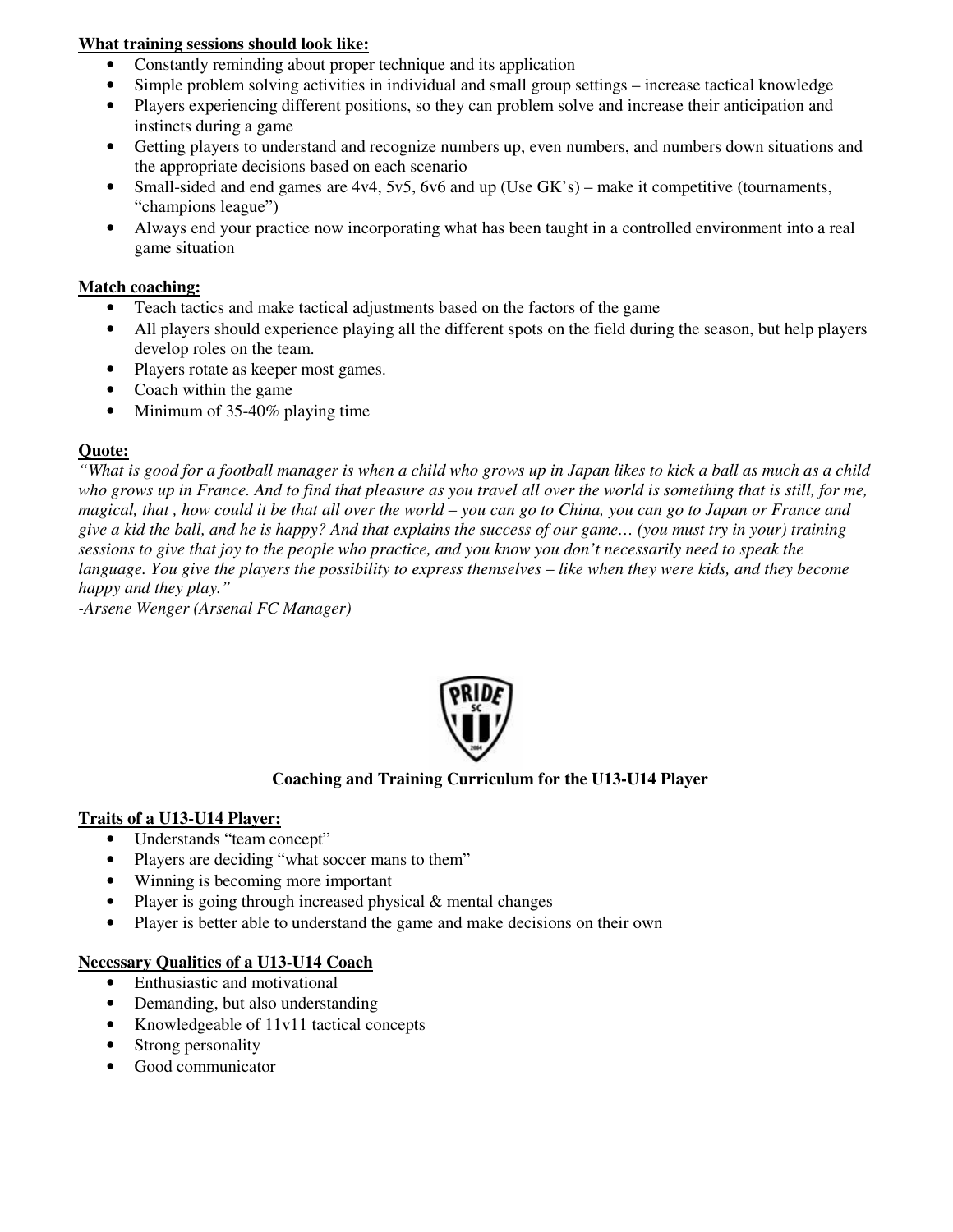## **Technical skills that should be taught:**

- Continue work on all previous skills, but under more pressure, performed at game speed, and quicker decision making (ex. 2 –touch)
- Juggling  $-$  in groups
- Passing more precise passing, ability to bend the ball
- Receiving using the first touch to get out of pressure or to attack
- Shooting striking from distance, bending the ball
- Heading directional (use as a pass)

## **Tactical concepts that should be taught:**

- Possession with a purpose
- Attacking from out wide
- Changing the point of attack and cues to recognize when to do it
- Set plays (Offensive and defensive, corners, free-kicks, throw-ins, kick-offs)
- Using your keeper as an outlet
- Transition from defense to offense and from offense to defense
- Attacking from the back, middle, and final third
- Functional training by positions, outside backs, wing midfielders, center backs, forwards, and central midfielders **–** shadow training
- Full team attacking and defending shape
- Team defending: pressure, cover, balance, depth and compactness

# **Fitness:**

• Soccer specific running – shuttle runs, walk/jog/run, etc. Speed, agility (ladders, hoops, hurdles), strength, endurance, core strength, with and without ball-totals 15% of training

# **What Training Should Look Like:**

- Technique can be covered in a warm-up and individual activities, but also focus on technique and its application within the context of small-sided games
- Most sessions should cover the themes of when and how to get the ball out of pressure in order to go forward as well as when and how to get the ball back
- A variety of small-sided games (4v4 8v8) with different demands and restrictions to encourage players to make decisions and solve problems that address particular themes within the game
- A competitive environment is needed to get the most out of players
- Players should be taking more of a leadership role in training and be held accountable for their effort and decision-making within the training session
- End games are  $7v7 11v11$  (Use GK's)

# **Match Coaching:**

- During this phase of the player's development they really need to start to understand their roles within the team and what is expected of them, and the players around them
- Focus on small group ideas (ie. organization of back line or forwards working together)
- Allow the game to flow, but coach within it on a more individual basis.
- Minimum playing time of 35%

# **Quote:**

"I think that the key is to try and play quality soccer, soccer with imagination. In my view that's the path we need to follow. When you aim to keep possession of the ball and you play to win the game, that's when the victories really *start to come your way"*

*-Cesare Prandelli (Italy National Team Manager)*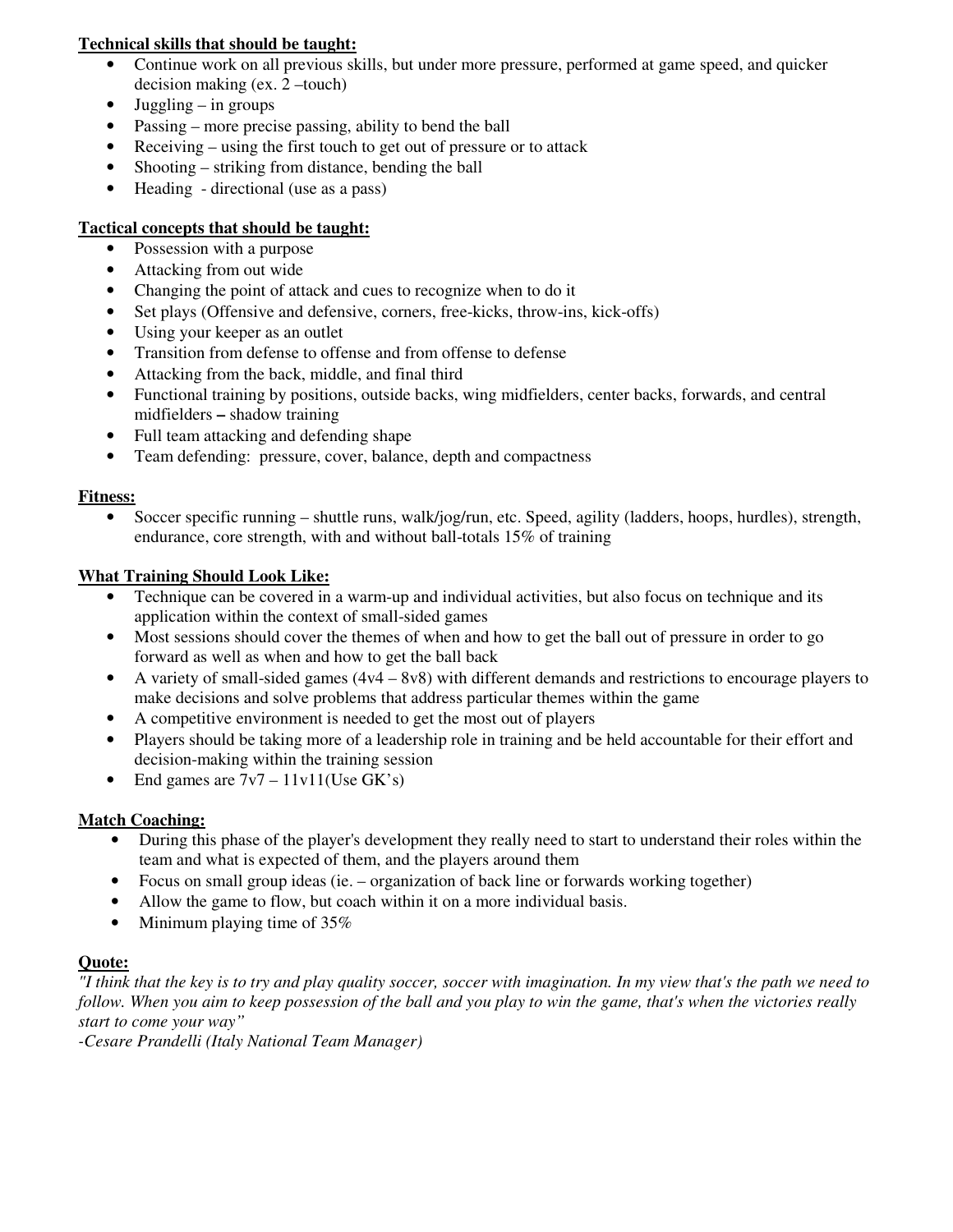

## **Coaching and Training Curriculum for the U15-U16 Player**

## **Traits of a U15-U16 Player:**

- Outgoing
- Confident
- Competitive
- Able to plan, think ahead, and to imagine options

## **Necessary Qualities of a U15-U16 Coach:**

- Charismatic leader
- Enthusiastic and motivational
- Well-educated, continues to learn
- Experienced and knowledgeable
- Strong communicator
- Disciplinarian, respected by players

## **Technical skills that should be taught:**

- Continual improvement of first touch
- How to apply technique within different game situations
- Striking the ball cleanly with different surfaces of the foot
- Fine-tuning technique with increased time and space demands

## **Tactical Concepts that should be taught:**

- Positional responsibilities as it relates to the system of play
- Transitioning forward into the attack getting numbers forward, how to win the ball back
- Attacking and defending in the final third
- Match related issues: playing different systems based on the game/situation, adapting to the opponent, when/how to pressure, etc.

## **Fitness:**

• Soccer specific running – shuttle runs, walk/jog/run, etc. Speed, agility (ladders, hoops, hurdles), strength, endurance, with and without ball-totals 20% of training

## **What training sessions should look like:**

- Can use as a warm-up geared towards main coaching topic
- Players are put in realistic game environments and work through challenges the game presents to them
- Addresses pre-game and post-game problems
- Incorporates generic training sessions that require high intensity and repetition
- Concepts and themes are taught through competitions which end with a winning and losing team
- End game is 8v8-11v11 (Use GKs)

## **Match Coaching:**

- Addresses themes and concepts which are covered in training
- Player's individual ability and understanding of the game will dictate the formation that you play
- Concentration and focus is the key to the development of the players and team.
- Coach within the game
- Minimum of 35 % playing time

## **Quote:**

"A coach shouldn't set limits on inspiration. Coaches aren't just there to organize but to bring on players with *excellent individual skills and allow them to express themselves."*

*-Vicente del Bosque (Spain National Team Manager)*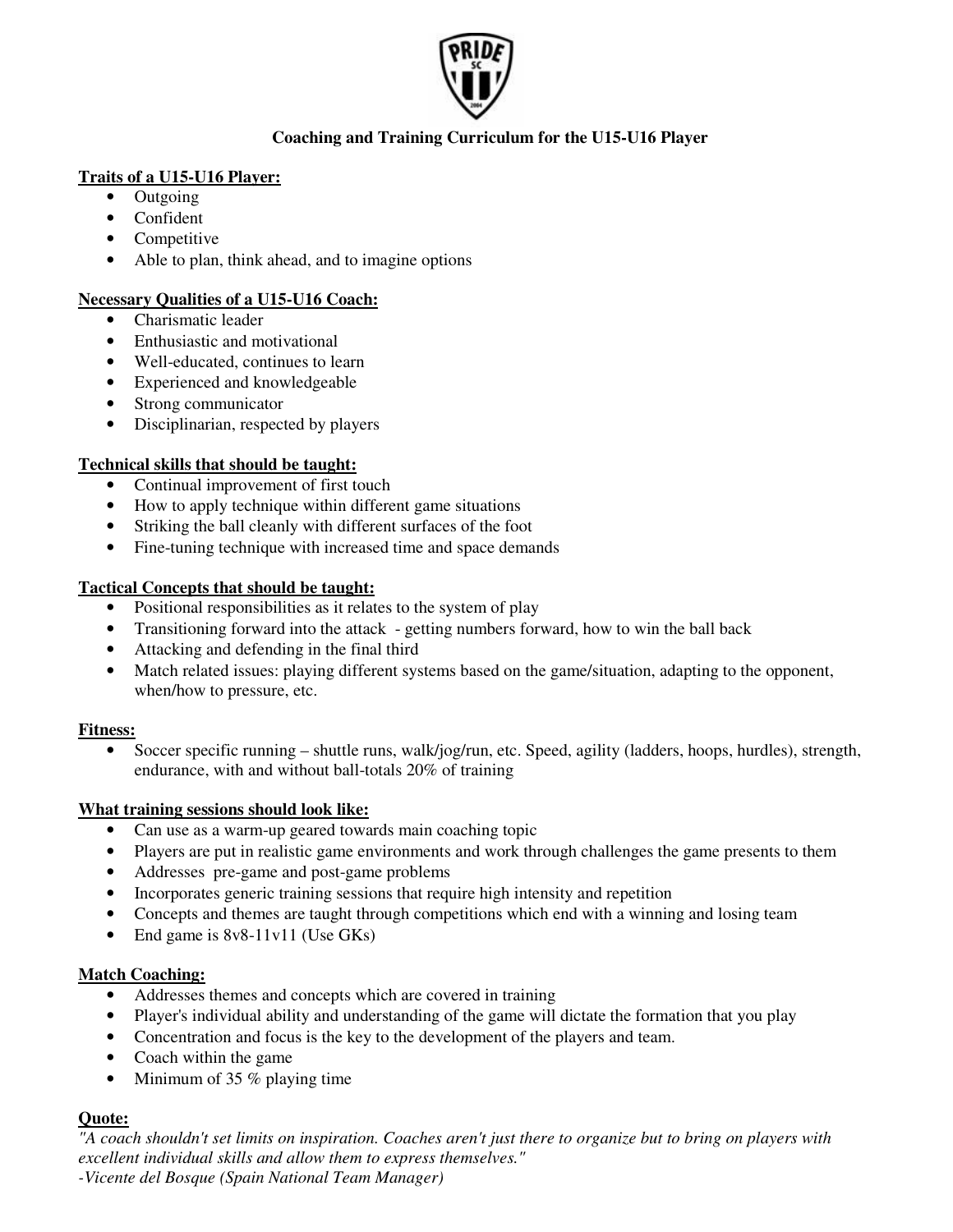

## **Coaching and Training Curriculum for the U17-U18 Player**

## **Traits of a U17-U18 Player:**

- Player has almost fully developed
- Tactical awareness, overall fitness, and attitude can still be improved
- The focus of the player can change depending on plans after high school

## **Necessary Qualities of a U17-U18 Coach**

- Charismatic leader
- Enthusiastic and motivational
- Well-educated, continues to learn
- Experienced and knowledgeable
- Strong communicator
- Disciplinarian, respected by players

## **Technical skills that should be taught:**

- Continual improvement of first touch
- Striking the ball cleanly with different surfaces of the foot
- Fine-tuning technique with increased time and space demands
- Position-specific technical training (ie driven balls for backs, finishing for forwards)

## **Tactical concepts that should be taught:**

- Teaching systems of play and positional responsibilities as it relates to each system
- Match related issues: playing different systems based on the game/situation, adapting to the opponent, when/how to pressure, etc.
- Possession and team shape based on the match score and desired outcome

## **Fitness:**

• Soccer specific running – shuttle runs, walk/jog/run, etc. Speed and change of pace/direction, agility (ladders, hoops, hurdles), strength, endurance, core strength, with and without ball-totals 25% of training

## **What training sessions should look like:**

- Small and large sided games that emphasize particular themes and problems
- Generic activities to address larger themes
- Focuses on technical precision, game insight, and individual's responsibility for improving their game
- Use to prepare for the next level
- End game is 8v8-11v11 (Use GKs)

## **Match Coaching:**

- Addresses themes and concepts which are covered in training
- Players are given an organizational focus and the appropriate adjustments are made
- Demanding the most from your players is critical for the player to move onto the next level
- Coach within the game
- Minimum of 30% playing time

## *Quote:*

"You can't build a team overnight as if by magic. We have to work hard day in, day out, while staying humble, *professional and enthusiastic."*

*–Jose Mourinho(Real Madrid Manager)*